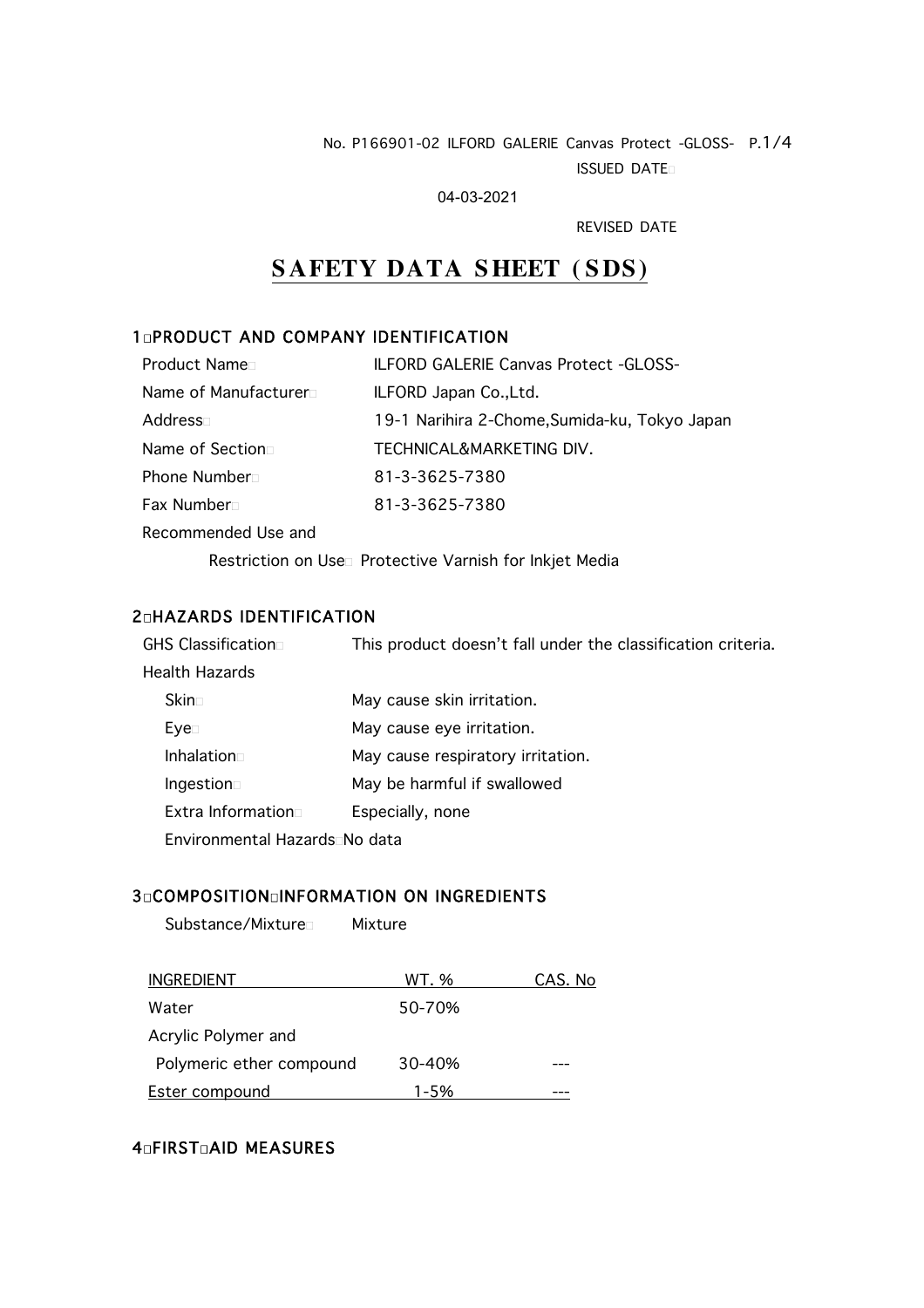No. P166901-02 ILFORD GALERIE Canvas Protect -GLOSS- P.2/4 Inhalation Remove patient from exposure, keep warm and at rest Obtain medical attention if ill effects occur Skin Contact Remove contaminated clothing Wash skin with water If symptoms develop, obtain medical attention Eye Contact Irrigate with eyewash solution or clean water, holding the eyelids apart, for at least 10 minutes Obtain medical attention if ill effects occur Ingestion Wash out mouth with water

Obtain medical attention if ill effects occur

#### 5FIRE AND EXPLOSION HAZARD DATA

Not classed as flammable. If involved in a fire, it may emit noxious and toxic fumes.

#### 6ACCIDENTAL RELEASE MEASURES

Personal Precautions **Avoid contact with skin and eyes.** 

Environmental precaution Do not release to the environment

Method and materials for contaminant and cleaning up

Absorb spillages in sand, earth or any suitable absorbent material.

Transfer to a container for disposal

#### **7<sub>D</sub>HANLDING AND STORAGE**

**Handling** 

Avoid opening drums in unventilated areas to avoid concentrated vapors.

Avoid breathing vapors.

Avoid contact with skin and eyes.

**Storage** 

Keep away from frost Store between 5 °C and 40 °C Stir well before use

#### **8 GEXPOSURE CONTROLS GPERSONAL PROTECTION**

Exposure Control

Avoid contact with skin and eyes.

Do not breathe vapor/spray.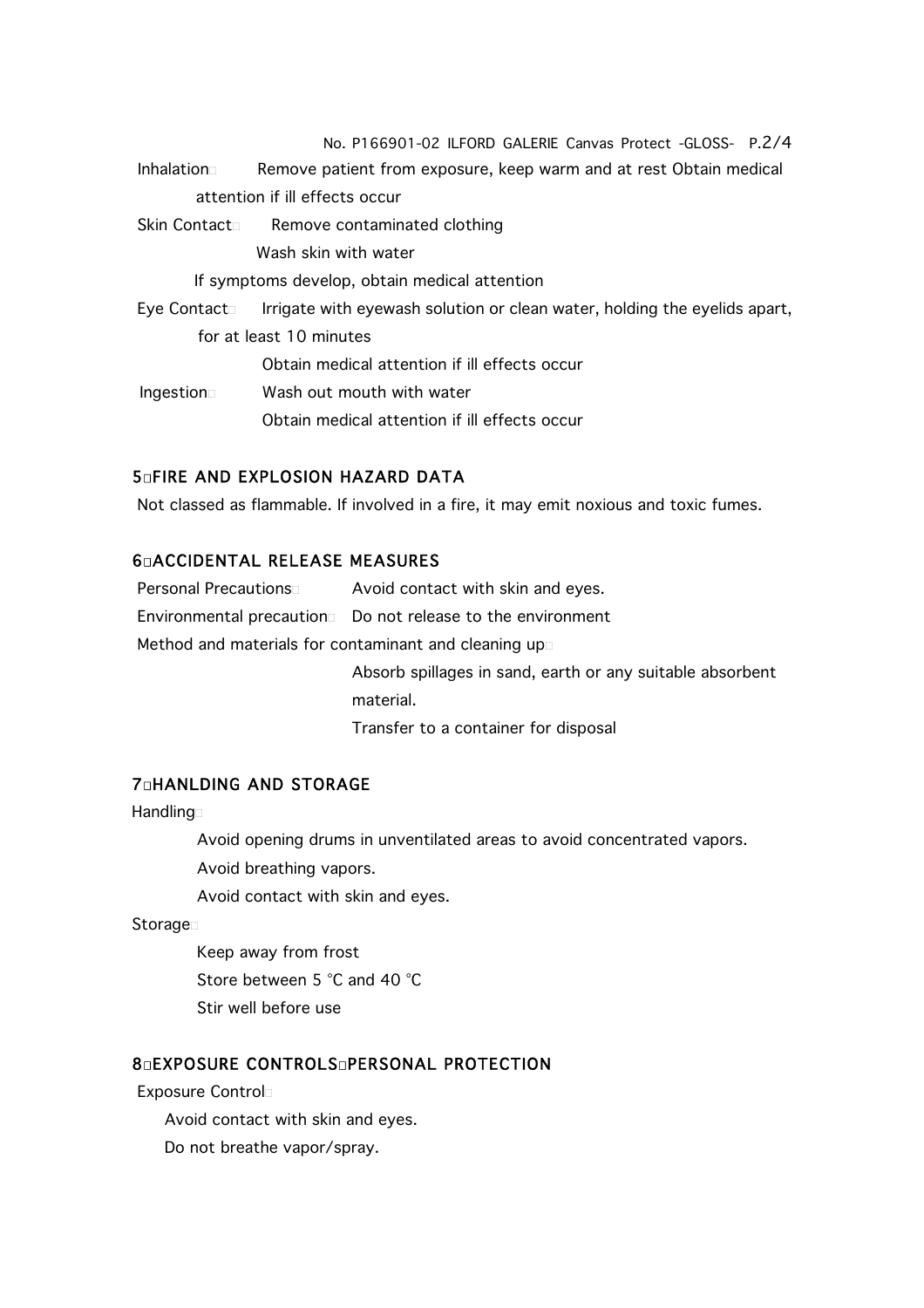No. P166901-02 ILFORD GALERIE Canvas Protect -GLOSS- P.3/4

Use only in well-ventilated areas.

Personal Protection Equipment

Respiratory Protection Wear suitable respiratory protective equipment.

Protective Gloves Use of gloves is recommended.

Eye Protection Safety goggles.

Skin Protection Wear suitable protective clothing.

Ventilation General room ventilation adequate.

#### 9<sub>0</sub>PHYSICAL AND CHEMICAL PROPERTIES

| Appearance                | white liquid        |
|---------------------------|---------------------|
| Odor⊤                     | mild                |
| Flash Point□              | Not Determined      |
| Auto-ignition Temperature | No Data             |
| Explosion limit           | No Data             |
| Solubility in Water       | Miscible with water |
| Specific Gravity□         | $1.05 - 25 - 1$     |

#### 10<sub>0</sub>STABILITY AND REACTIVITY

Stability The material will not support combustion unless the water has evaporated.

Conditions to Avoid

None known

Hazardous Decomposition Products

None known

Hazardous Polymerization

None known

#### 11<sup>d</sup>TOXICOLOGICAL INFOMATION

Route of entryMay cause absorption in the body by inhalation, dermal and oral. Irritant properties<sup>This</sup> product has a possibility of irritating to skin and eyes.

Acute toxicity

| ORAL <sub>LD50</sub> | □5000mg/kg□rat□ |
|----------------------|-----------------|
| INHALATIONOLD500     | No Data         |
| DERMAL (LD50)        | No Data         |

## 12ECOLOGICAL INFORMATION